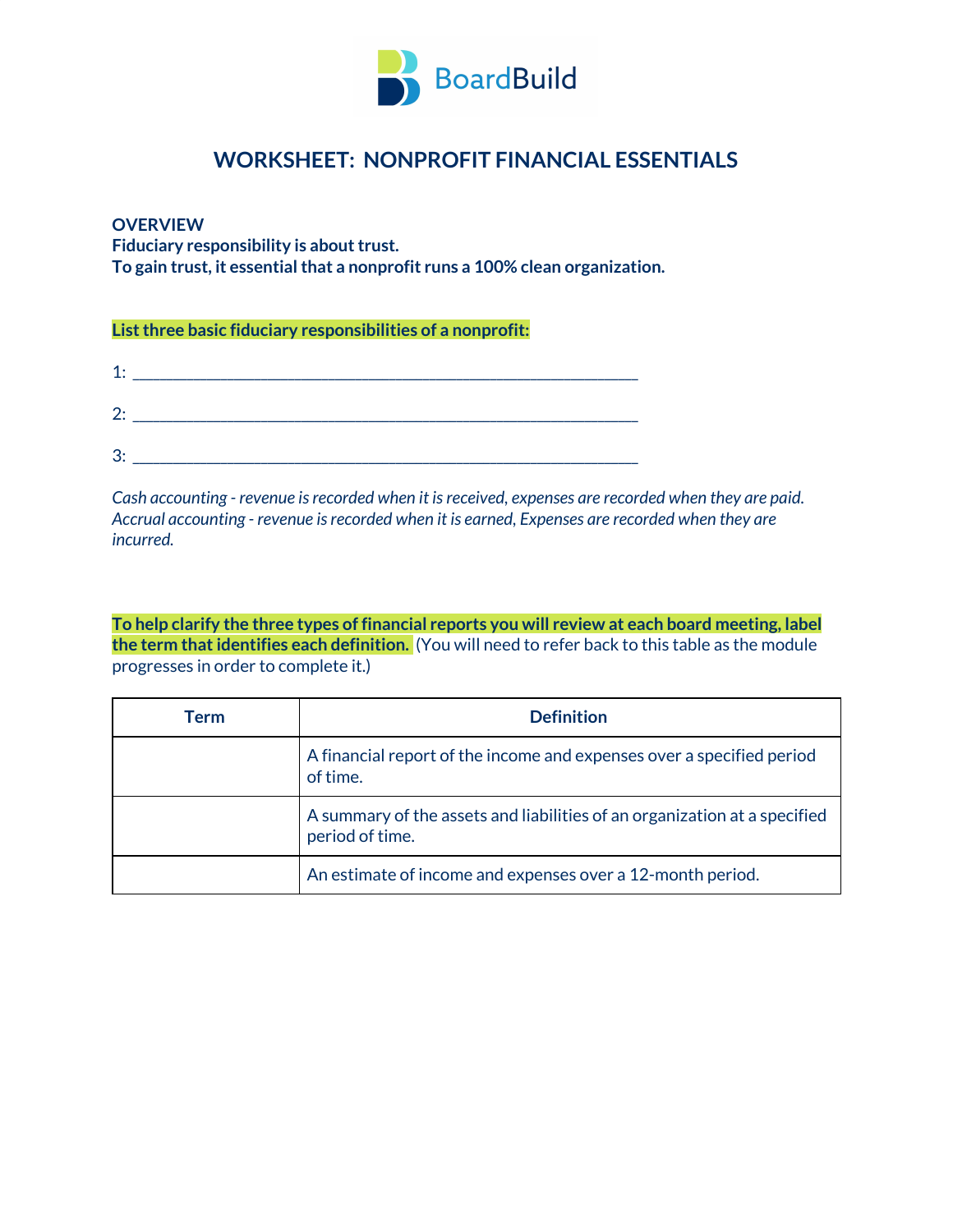

### **INCOME STATEMENT**

# **Answer Y or N regarding the use of each income category.**

|                                  | Can be used for<br>any purpose | Can be used to cover<br>operational costs | Can be used at any<br>time |
|----------------------------------|--------------------------------|-------------------------------------------|----------------------------|
| <b>Unrestricted contribution</b> |                                |                                           |                            |
| <b>Restricted donation</b>       |                                |                                           |                            |
| <b>Restricted grant</b>          |                                |                                           |                            |
| <b>Sponsorships</b>              |                                |                                           |                            |
| <b>Contracts</b>                 |                                |                                           |                            |
| <b>Fees</b>                      |                                |                                           |                            |
| <b>Investment income</b>         |                                |                                           |                            |

# **Your responsibility as a board member:** *Look, Listen, Ask.*

# **What should you know when reading an Income Statement?**

| 1: |  |  |  |
|----|--|--|--|
| 2: |  |  |  |
| 3: |  |  |  |

# **What should you look for when reading an Income Statement?**

| -31 |  |
|-----|--|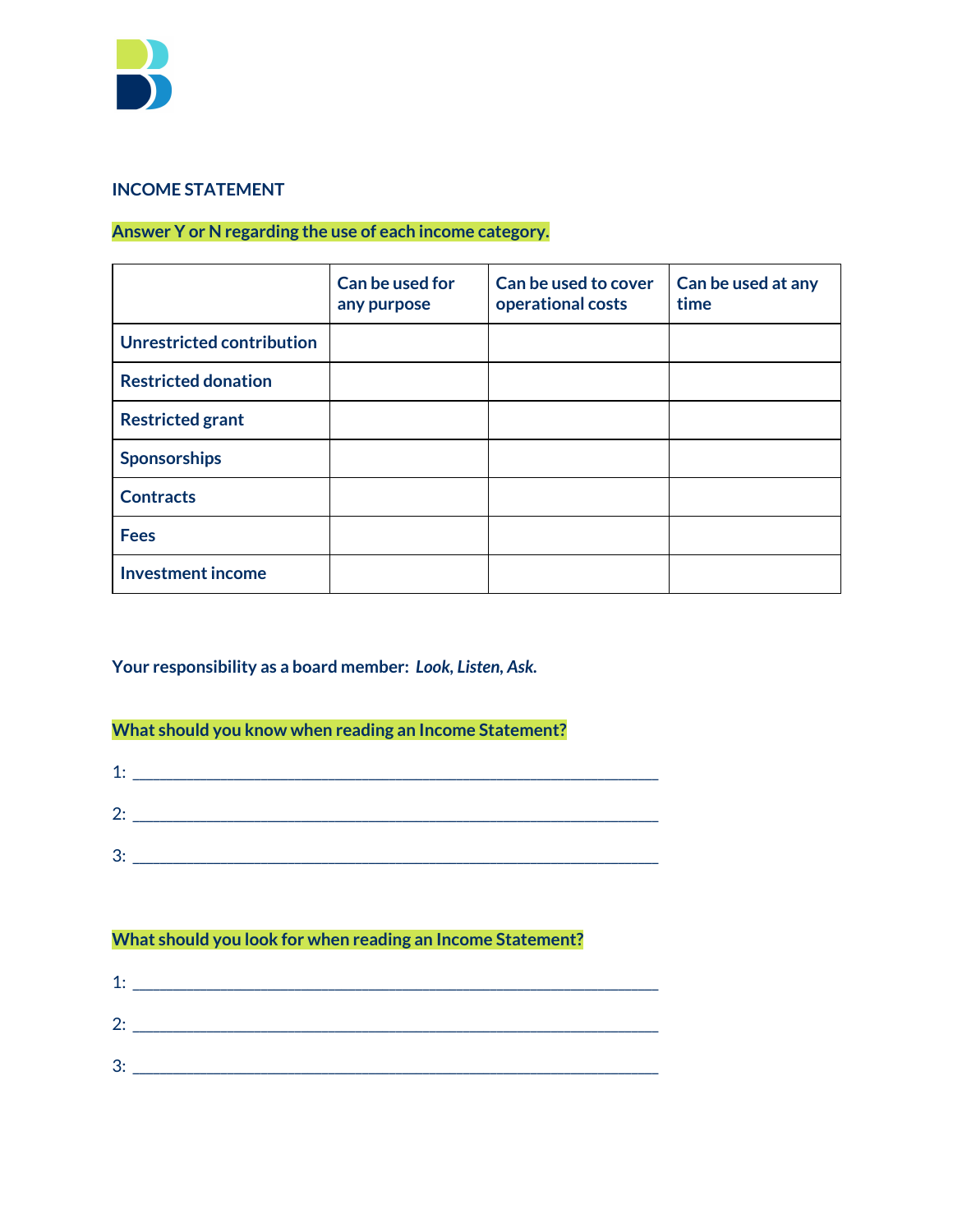

#### **STATEMENT OF FINANCIAL POSITION**

**The Statement of Financial Position is helpful in assessing the nonprofit's health. When analyzed over several accounting periods,this report can highlighttrends that may suggest possible problems or areas of improvement.**

**Please refer to the annotated Statement of Financial Position to understand the definitions of Assets, Liabilities and Equity as it relates to nonprofitfinancial accounting.**

**What is best practice when building a Reserve Fund:** 

**Your responsibility as a board member:** *Look, Listen, Ask***.**

**What should you look for when reading a Statement of Financial Position?**

| 1:      |  |  |
|---------|--|--|
| 2:      |  |  |
| ი.<br>J |  |  |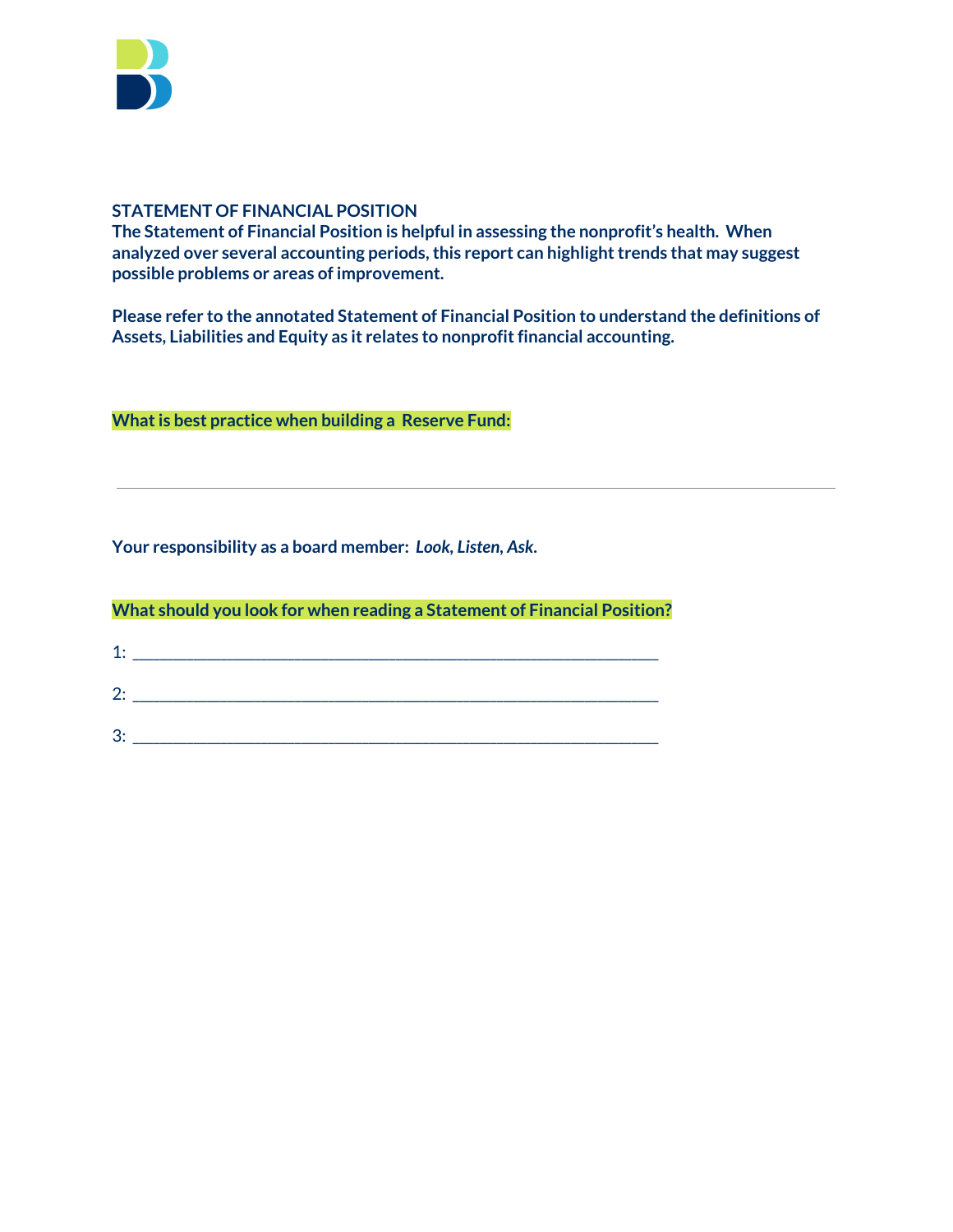

# **NONPROFIT BUDGET**

**Why** is the budget important?

|               | _____ |  | _____ |
|---------------|-------|--|-------|
|               |       |  |       |
| ◠<br><u>_</u> |       |  | _____ |

**How do the formats differ between the Budget and the Income Statement?**

**Your responsibility as a board member:** *Look, Listen, Ask***.**

**What are your responsibilities as a board member as it relates to the budget?**

|  | __________<br>__ | __ |  |
|--|------------------|----|--|

#### **What should you look for when reviewing the budget?**

| и.<br>. . |  |  |
|-----------|--|--|
|           |  |  |
| n.<br>-   |  |  |